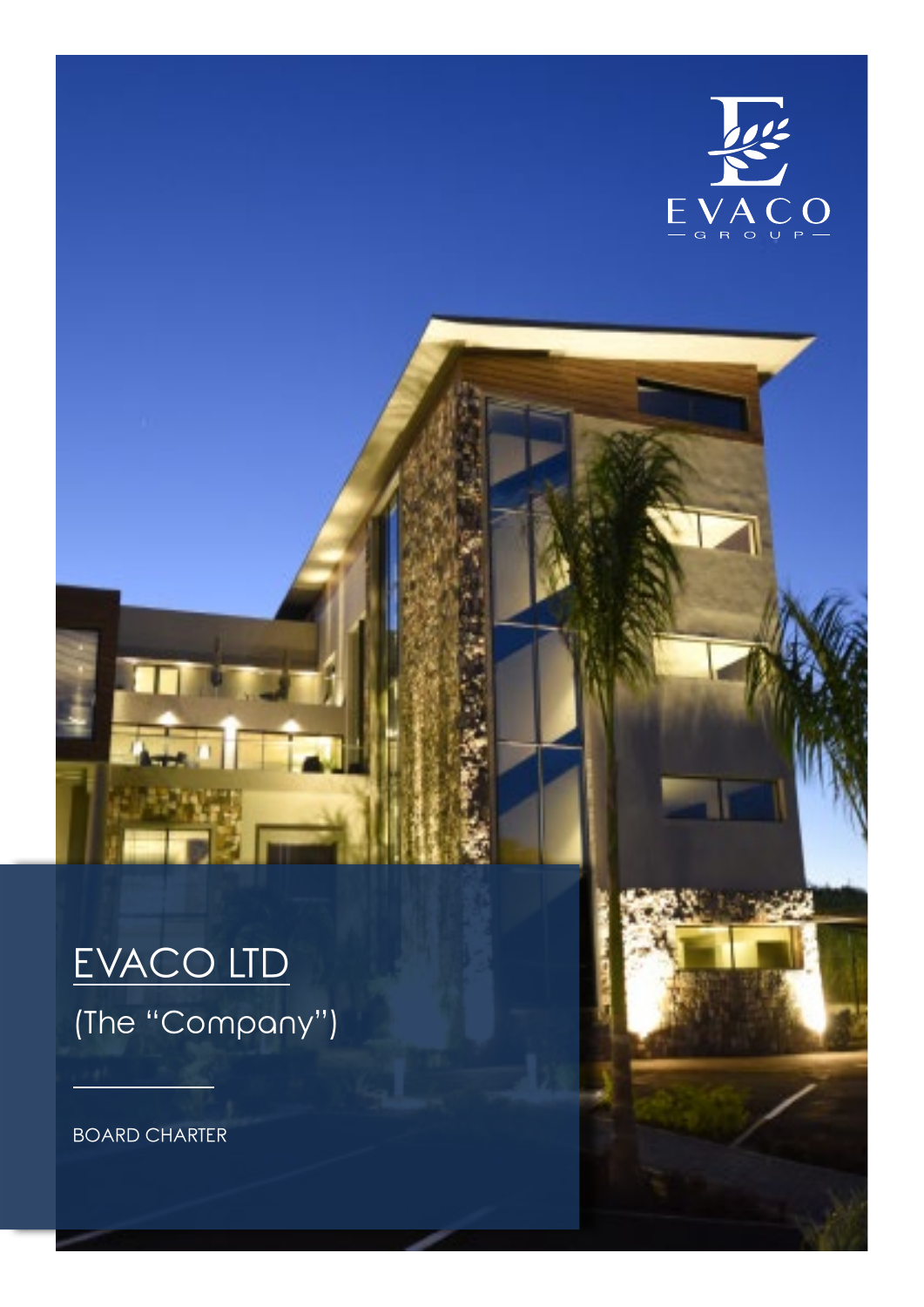## 1. INTRODUCTION

#### 1.1. Complementary to law and Constitution

These provisions are complementary to the requirements regarding the Board and its members contained in the Companies Act 2001 and other applicable laws, the Constitution of Evaco Ltd and the provisions governing the relationship between the committees and the Board as contained in the charters of the committees.

Should any conflict arise between this charter and the Constitution or any relevant laws, the provisions of the Constitution or any applicable laws shall prevail.

#### 1.2. Charter on Website

This charter is posted on the company's website (www.evacogroup.com).

## 2. COMPOSITION OF THE BOARD, POSITIONS; COMMITTEES

#### 2.1. Board Profile, Size, Expertise and Independence

#### (a) Board Profile

The Board, in consultation with the corporate governance committee, shall prepare a profile of its size and composition, considering the nature of the company's business and its subsidiaries, and the desired expertise and background of the Board members (the 'Board Profile').

## (b) Number of Member

In accordance with the Constitution of Evaco Ltd, the Board shall have not less than 1, and not more than 10 members.

## (c) General Composition

The Board shall use its best efforts to ensure that:

- i. its members can act independently of one another;
- ii. each Board member can assess the broad outline of the company's overall position;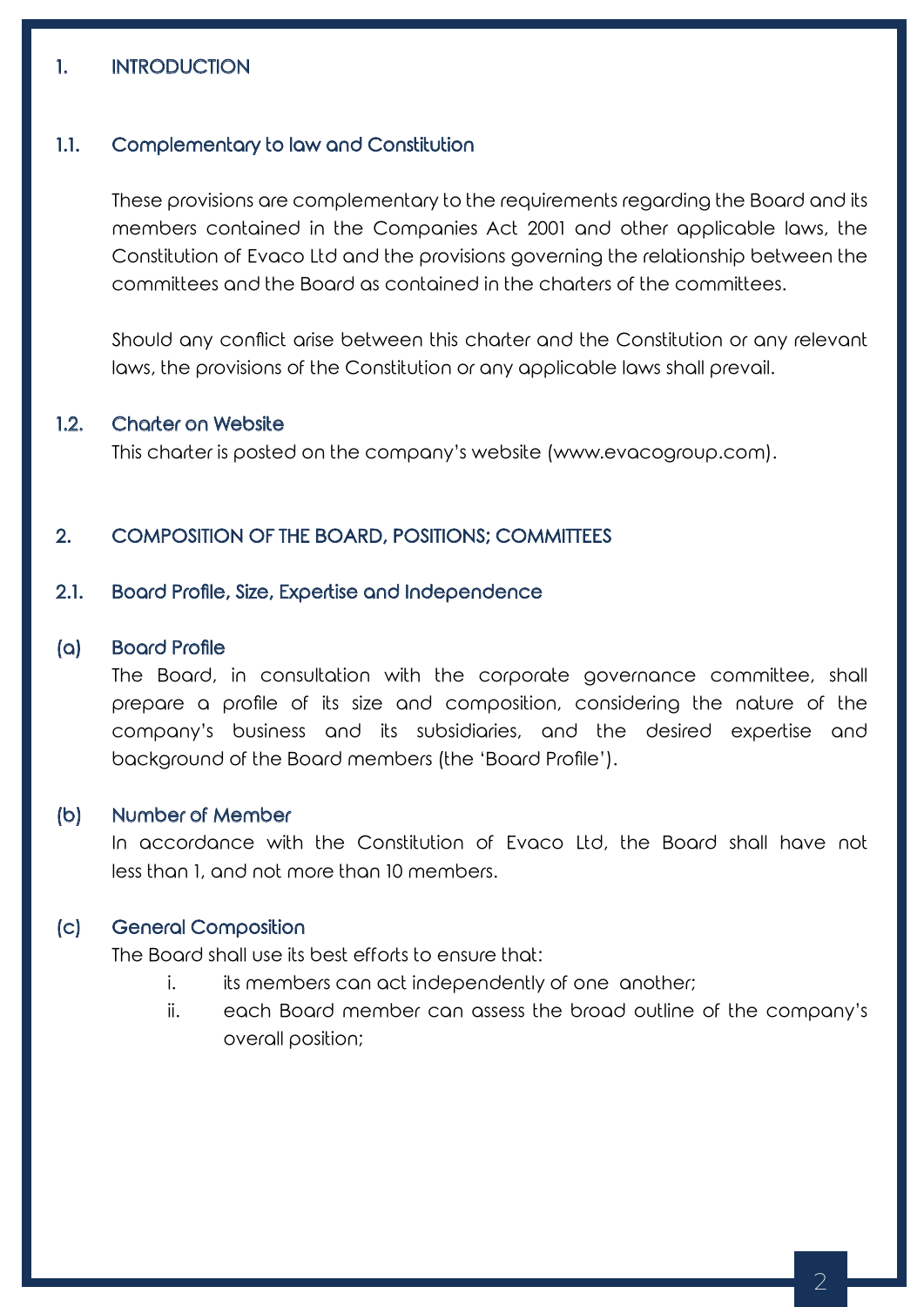- iii. each Board member has sufficient expertise to perform his or her role as a Board member;
- iv. the Board matches the Board Profile;
- v. at least one Board member is a financial expert, meaning he/ she has expertise in financial administration and accounting for companies similar to the company in size and sophistication; and
- vi. no less than two (2) of the Board members are independent as defined in Section 2.l(d). below.

## (d) Independence

An independent director is a board member who normally:

- i. has not been an employee of the company or group within the past three years;
- ii. has not, or has not had within the past three years, a material business relationship with the company either directly or as a partner, shareholder, director or senior employee of a body that has such a relationship with the company;
- iii. has not received or receive additional remuneration from the company apart from a director's fee or as a member of the company's pension scheme;
- iv. is not a nominated director representing a significant shareholder;
- v. does not have close family ties with any of the company's advisers, directors or senior employees;
- vi. does not have cross directorships nor significant links with other directors through involvement in other companies or bodies; and
- vii. has not served on the board for more than nine years from the date of their first election. However, the Board will not insist that all of the above criteria be cumulatively met if it is satisfied that a director is able to - and in fact exercises - independence of mind and judgment in his/ her duties as a director, even though any one or more of the above criteria is not met.

## 2.2. Appointment, Term of Office, Re-election

## (a) Appointment of Directors

Members of the Board are elected either by the shareholders by ordinary resolution or by notice in writing to the Company signed by the holder (s) of a majority of the shares of the Company, in accordance with the Constitution of Evaco Ltd.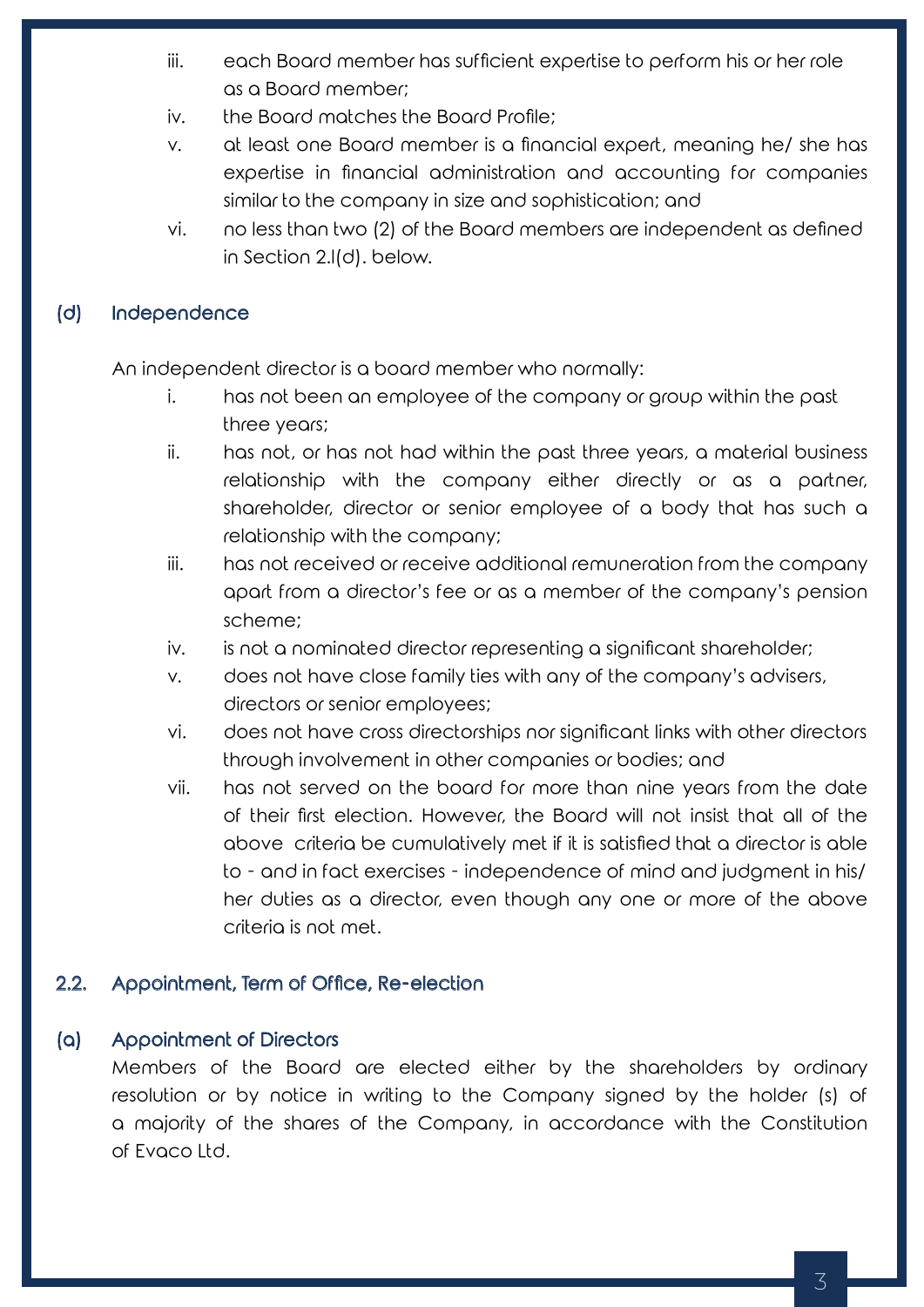- (b) Substance of Nominations and Recommendations A nomination or recommendation to the Board or shareholder(s)' meeting for a new candidate for the board shall state:
	- i. the candidate's age;
	- ii. his or her profession;
	- iii. the amount and nature of any shares held in the company;
	- iv. any convictions for any crimes involving dishonesty, fraud or breach of
	- v. the positions s/he holds or has held in the past three years (including memberships on any Board or management governing bodies/ executive committees), nominating shareholder [if applicable]; and
	- vi. any other information relevant to assess his or her suitability as a member of the Board.

The recommendation or nomination for appointment or reappointment shall state the reasons for the nomination or recommendation. Any nomination or recommendation by the Board for appointment or reappointment of a new Board member must be in accordance with this charter.

## (c) Re-election

Before recommending a member of the Board for re-election, where applicable, the Board must consider his or her past performance on the Board.

## (d) Staggered retirement

Presently the Company's constitution does not provide for annual re-election of Directors. Directors are appointed until their resignation or until they are removed by shareholders by ordinary resolution. It is understood that Executive Directors ceasing to be employed by the Company or the Group shall forth with submit their resignation as Director of the Company.

Board members may retire periodically according to a rotation plan that may be established by the Board. And amended as and when considered appropriate. If the Board decides to have a rotation plan, plan would be available upon a written request made to the Company Secretary.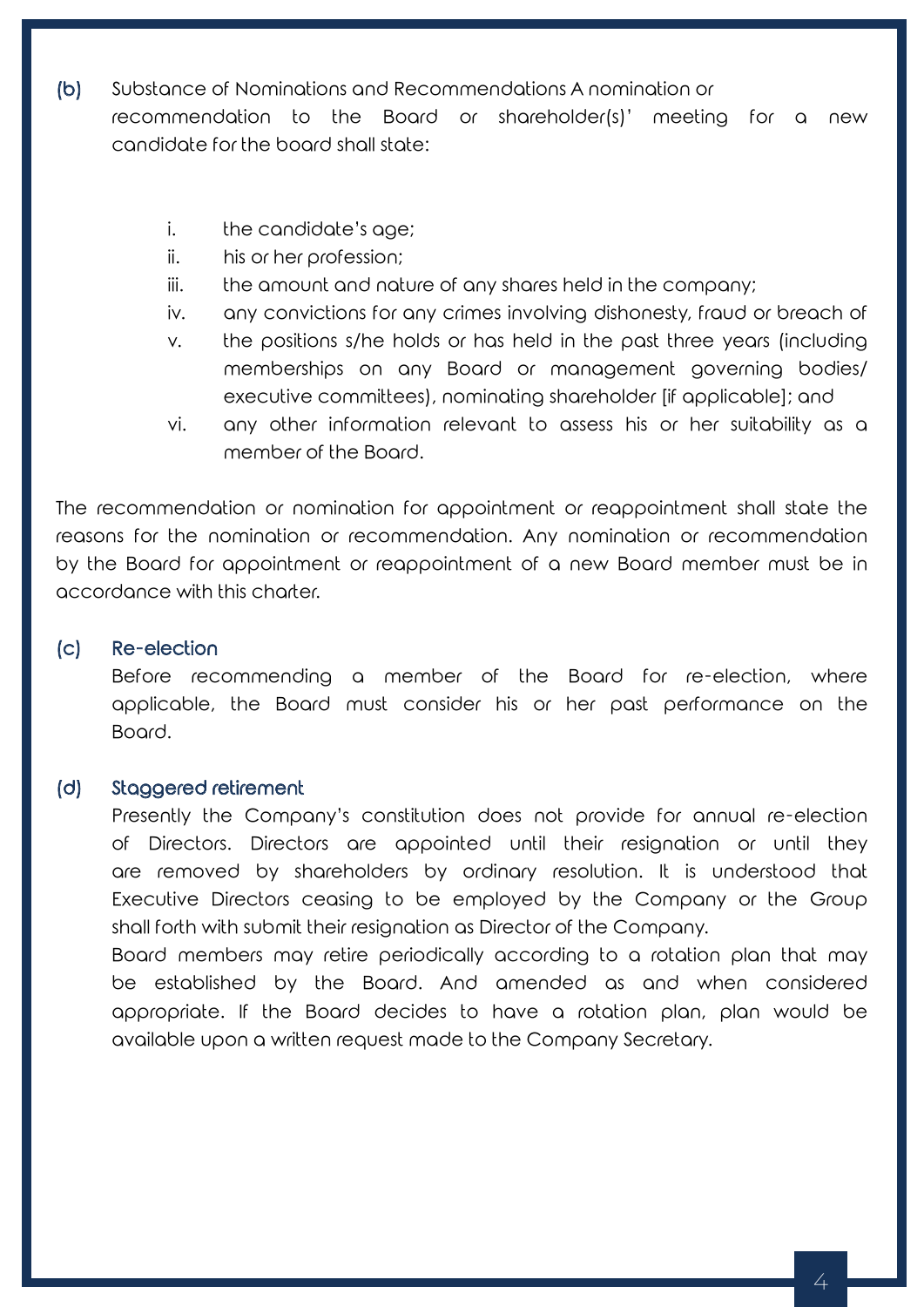# 2.3. Chairperson

# (a) Election

The Board shall elect a chairperson from among its members. The Directors shall choose one of their numbers to chair the meeting and assume the powers and duties of the chairperson when the chairperson is absent.

## (b) Duties

The chairperson presently, according to the Constitution, has a casting vote in case of equality of votes.

The Chairperson of the Board is primarily responsible for the activities of the Board and its committees. S/he shall act as the spokesperson for the Board and is the principal contact for the chief executive officer (CEO). The CEO and the chairperson of the Board shall meet regularly. The chairperson of the Board presides over the general meeting of shareholders.

## (c) Responsibilities

The chairperson ensures that:

- i. the Board satisfies its duties;
- ii. Board members, when appointed, participate in an induction program and, as needed, in supplementary training programs;
- iii. the Board members receive all information necessary for them to perform their duties;
- iv. the agendas of board meetings are determined;
- v. the Board meetings are chaired in an effective manner;
- vi. the Board has sufficient time for consultation and decision-making;
- vii. Minutes are kept of board and committee meetings;
- viii. the committees function properly;
- ix. there is proper consulting with external advisors appointed by the Board;
- x. the performance of the Board is evaluated at least every 2 years;
- xi. addressing problems related to the performance of individual Board members;
- xii. addressing internal disputes and conflicts of interest concerning individual Board members and the possible resignation of such members as a result;
- xiii. the Board has proper contact with the Board sub committees.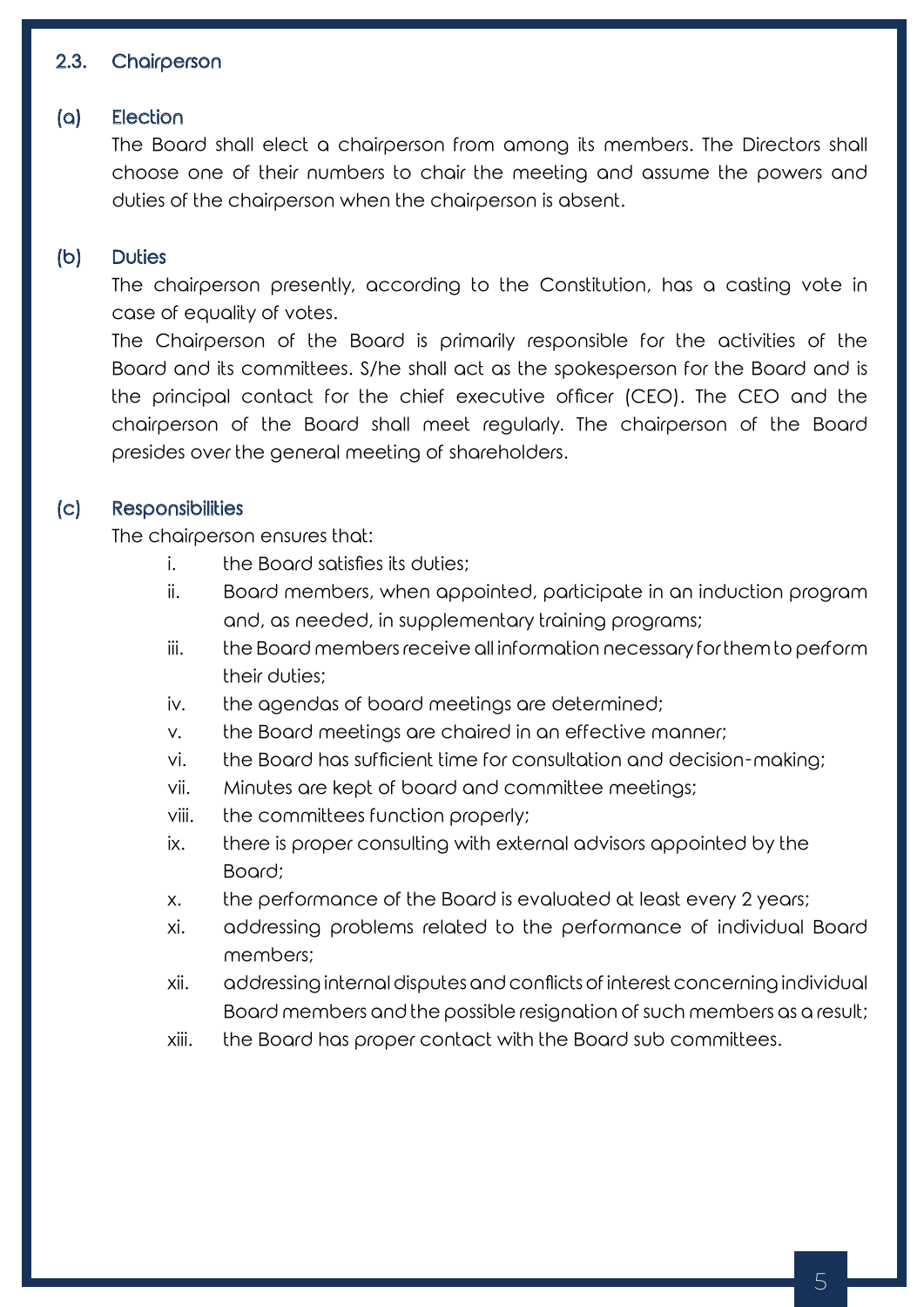## 2.4. Company Secretary

#### (a) Company Secretary

The company secretary assists the Board.

#### (b) General Access

All Board members may go to the company secretary for advice or to use his or her services.

#### (c) Responsibilities

The company secretary sees to it that the Board follows the correct procedures under the Companies Act 2001, the company's Constitution, and the Code of Corporate Governance. The company secretary shall assist the chairperson of the Board in organizing the Board's, general and committee meetings (including providing information, preparing an agenda, reporting of meetings, evaluations and training programs).

## 2.5. Committees

#### (a) Establishment of Committees

The Board may appoint committees from among its members to perform specific tasks. The Board shall determine the members of any committee. The Board shall establish an Audit and Risk committee and a Corporate Governance committee (which also functions as a Remuneration and Nomination committee).

## (b) Board Responsibility for committee action

The Board remains collectively responsible for the decisions and actions taken by any committee. A committee may only perform the tasks delegated to it by the Board and may not exceed the authority or powers of the Board as a whole. Decisions that, by law, must be taken by the Board may not be delegated to a committee.

## (c) Committee Reporting

Each committee must promptly inform the Board of the actions it has taken and major developments of which it becomes aware. Each Board member has unrestricted access to all committee meetings and records. The Board shall, as set forth in the charter of the committee concerned, receive a report from the committee describing the committee's actions and findings.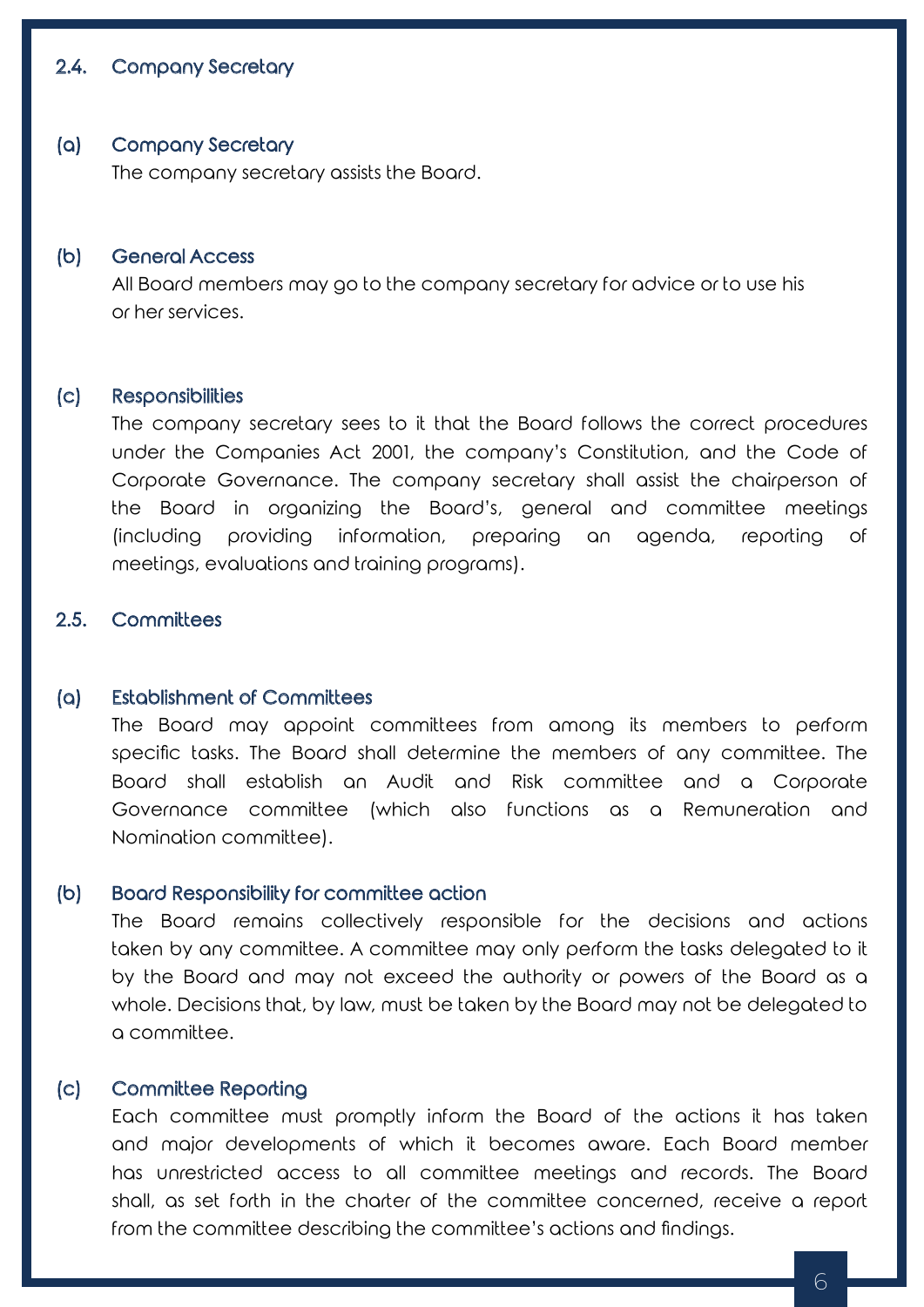## (d) Committee Charters

The Board shall establish (and may amend) charters for each Committee. The charters shall indicate the role and responsibilities of the Committee, its composition and how it should perform its duties.

## (e) Website Disclosure

The charters and the composition of the Committees shall be posted on the company's website.

## (f) Assistance

Subject to the approval of the Corporate Governance Committee or of the Board, the members of Committees shall be entitled to seek all the legal, financial andtechnical assistance that are normally available to the members of the Board.

## 3. DUTIES AND POWERS

## 3.1. General Duties and Powers

#### (a) General Responsibilities

The Board oversees the general business of the company and its subsidiaries. The entire Board is responsible for such supervision and oversight. Directors shall ensure they are well acquainted with their responsibilities as detailed in the Companies Act and shall ensure they comply with the Listing Rules, more particularly its Appendix 6 relating to restrictions in trading of the company's shares.

## (b) The Board acts in the interest of the company

The Board shall act in the best interests of the company and its business, taking into consideration the interests of the company's shareholders and other stakeholders.

## (c) Quality of Performance

The Board is responsible for the quality of its own performance.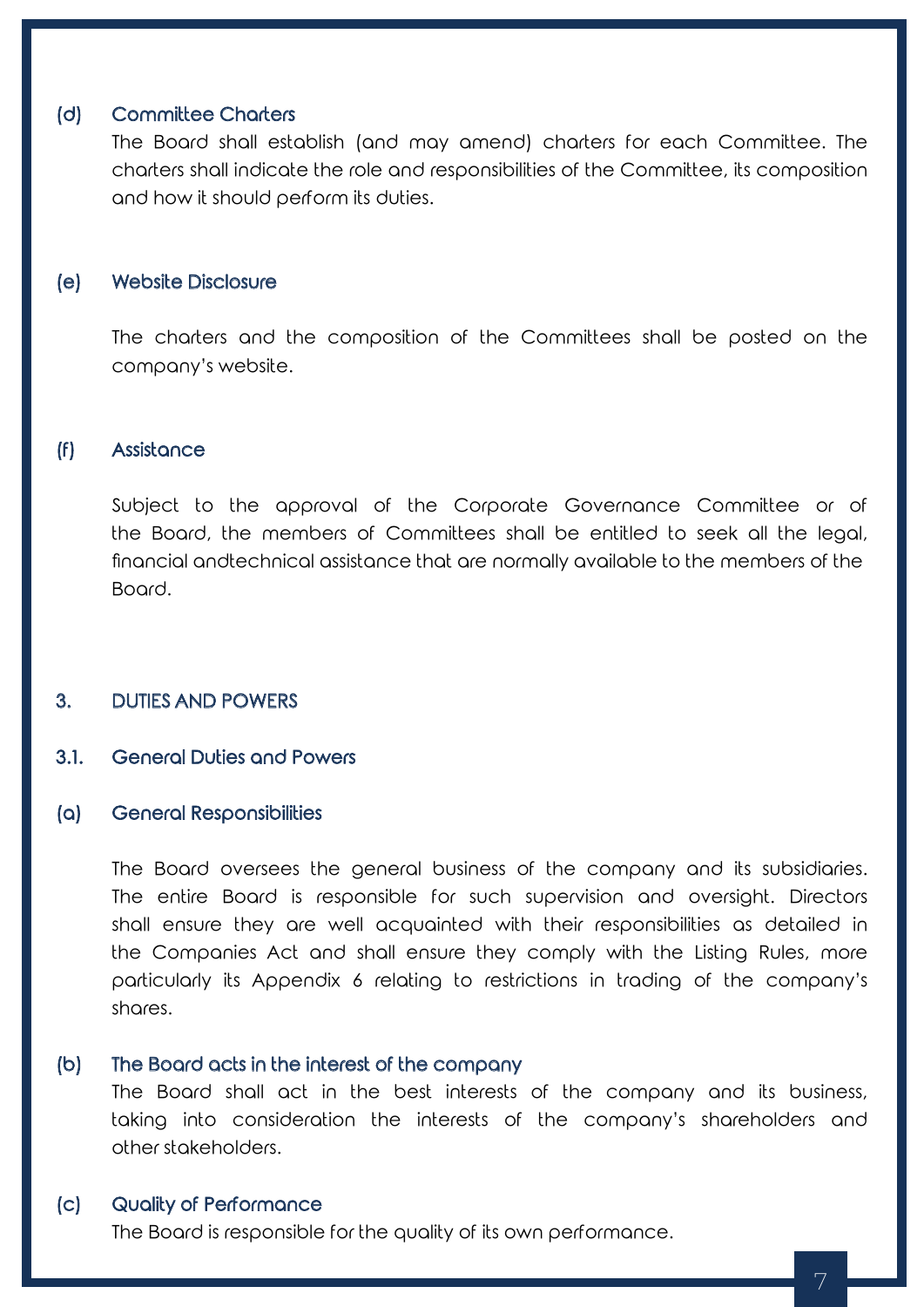## (d) Action in Concert

As much as they can, within their individual responsibilities as members of the Board, members shall act and speak in concert with respect to important affairs and matters of principle.

## (e) Provision on Information

The chairperson, the company secretary and the CEO shall see to it that the management, in a timely manner, provides the Board and its committees with the information they need to properly function.

## (f) Responsibility for Securing Information

The Board and its individual members each has responsibility for obtaining all information from the management and the internal and/or external auditors needed to carry out their du ties. If the Board thinks it is necessary, it may obtain information from officer s and external advisers of the company. The Board may require certain officers and external advisers to attend, but never to vote at its meetings.

## (g) Access to Records

Each member of the Board has access to the books and records of the company, if useful to perform his or her duties. Unless the charter of a committee states otherwise, Board members shall consult with the chairperson of the Board and the company secretary before exercising their rights under this provision.

## (h) Use of Experts

The Board may hire experts to assist or advise them. The cost of such experts shall be agreed to by the Board and shall be paid by the Company. A Board member may rely upon the advice of a relevant expert so long as the member has no reason to question the expert's report or conclusion.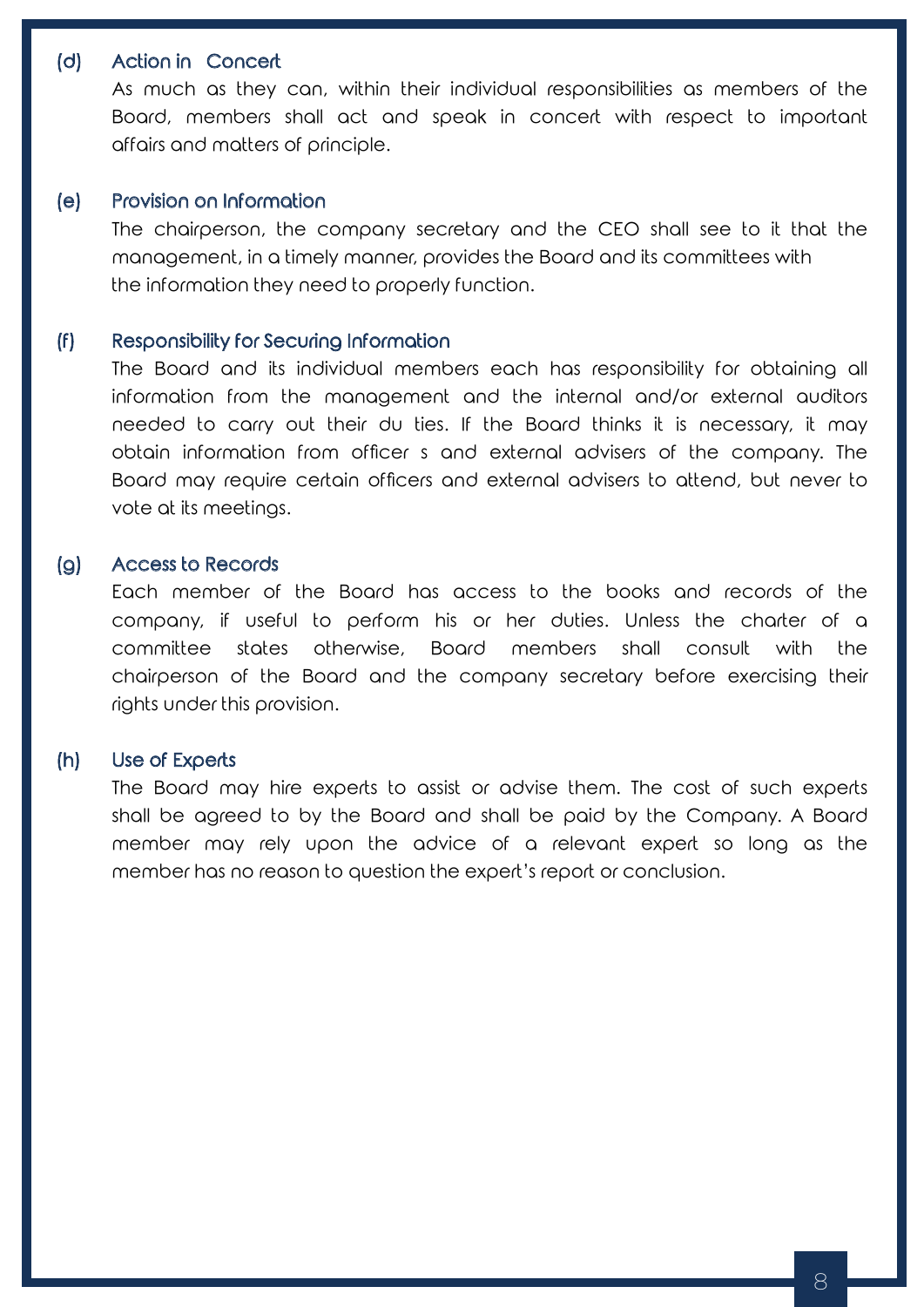# 3.2. Duties Regarding the Supervision of Management

# (a) Nature of Superoision

In supervising the management, the Board shall consider:

- i. the achievement of the company's objectives;
- ii. the strategy and risks in the company's activities;
- iii. the structure and operation of the internal risk management, and audit and control systems;
- iv. the financial reporting process;
- v. compliance with law and regulations; and
- vi. any other matters the law requires the Board to consider.

# (b) Financial Reporting

The Board supervises the company's financial reporting.

# (c) Annual Risk Review

At least once a year, the Board shall discuss the company's strategy and business risks, the management's assessment of the internal risk management and control systems, and any significant changes to such systems.

# 3.3. Duties Regarding the Members and the Performance of the Board

# (a) Duties Regarding Board

The duties of the Board (in consultation with the appropriate Board committees) in relation to the members of the Board include:

- i. The nomination of members of the Board and proposals to the general meeting of shareholders for the compensation of members of the Board;
- ii. The appointment of a chairperson of the Board, the establishment of committees and defining their role, the evaluation of the Board, its individual members and its committees (including an evaluation of the of the Board Profile and the induction, education and training program), the approval of other positions of Board members to the extent required under this charter; and
- iii. Addressing any conflicts of interest issues between the company and members of the Board;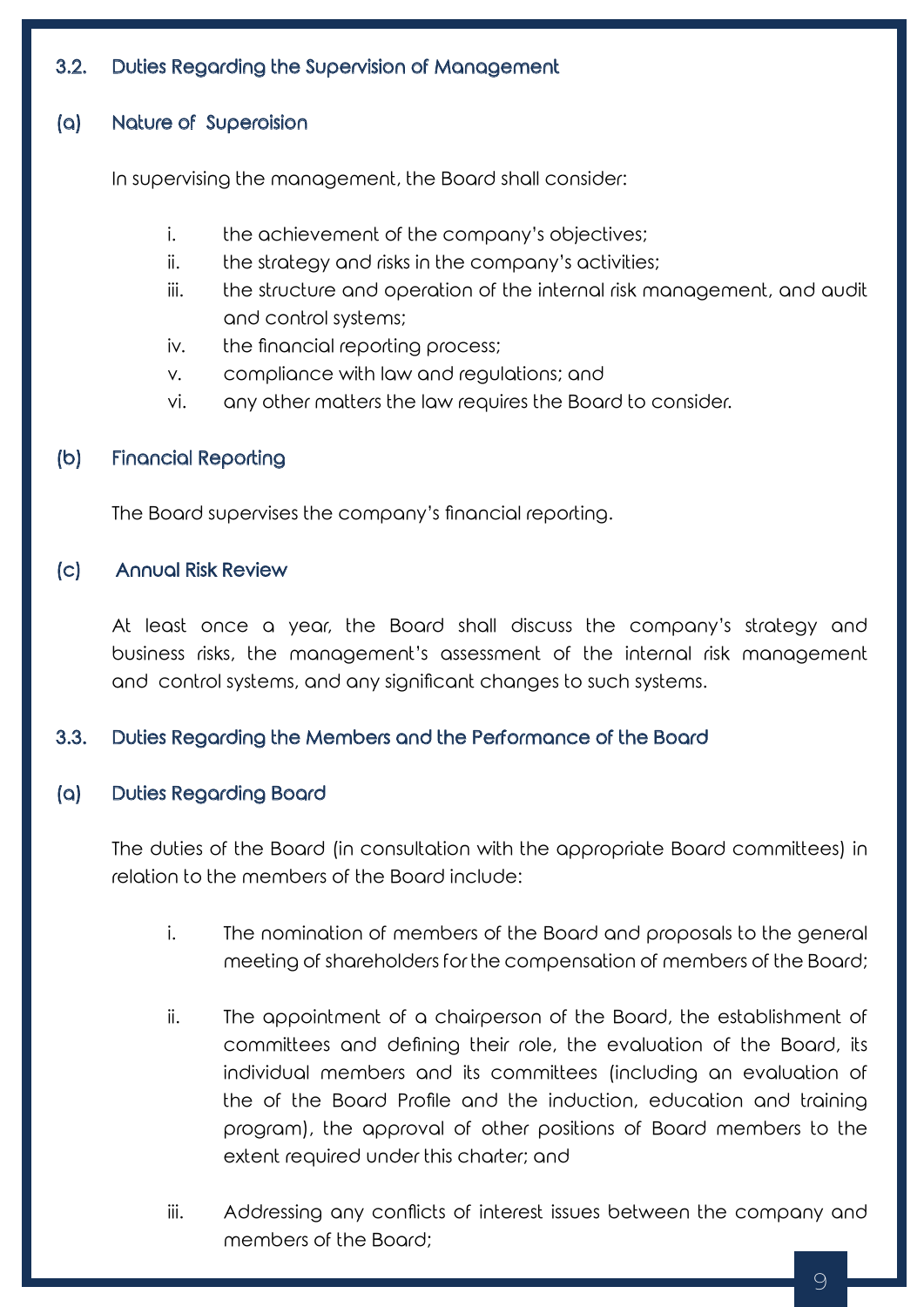## (b) Board Assessment

At least once every 2 years, the Board shall evaluate its own activities and, if it deems appropriate, those of its individual members, the effectiveness of such activities, and the composition and competence of the Board and its committees.

## 3.4. Certain other duties of the Board

## (a) Duties generally

The other duties of the Board include:

- i. Duties regarding the external auditor as described in the Board Charter and the charter of the Audit and Risk committee;
- ii. Other duties imposed by law, the company's Constitution, this charter and the charter of an y committee.

## (b) Annual Report and Accounts

The Board shall draw up a report describing its activities in the financial year, and containing the statements and information required by law (including the National Code of Corporate Governance for Mauritius) and the company's Constitution.

## 4. SUPERVISION OF FINANCIAL REPORTING

## 4.1. General Supervision Responsibilities

The Board, in consultation with the Audit and Risk committee, supervises compliance with written procedures for the preparation and publication of the annual report and accounts, the quarterly financial reports and any other financial information. The Board, through the Audit and Risk committee, also supervises the internal control and audit mechanisms for external financial reporting.

## 4.2. Discussion of Financial Reports

The Audit and Risk committee shall regularly provide the Board with reports on the annual report and accounts, and the quarterly financial reports, which will then be discussed at a meeting of the Board. The annual report and accounts for the year just ended shall be discussed in a meeting of the Board and filed with the Financial Services Commission within 90 days of the balance sheet date and with the Financial Reporting Council within 6 months from the balance sheet date. The quarterly financial reports of the company for the respective period just ended shall be discussed in a meeting with the Board within 45 days of the end of the period and should then be published on the website and in one daily newspaper.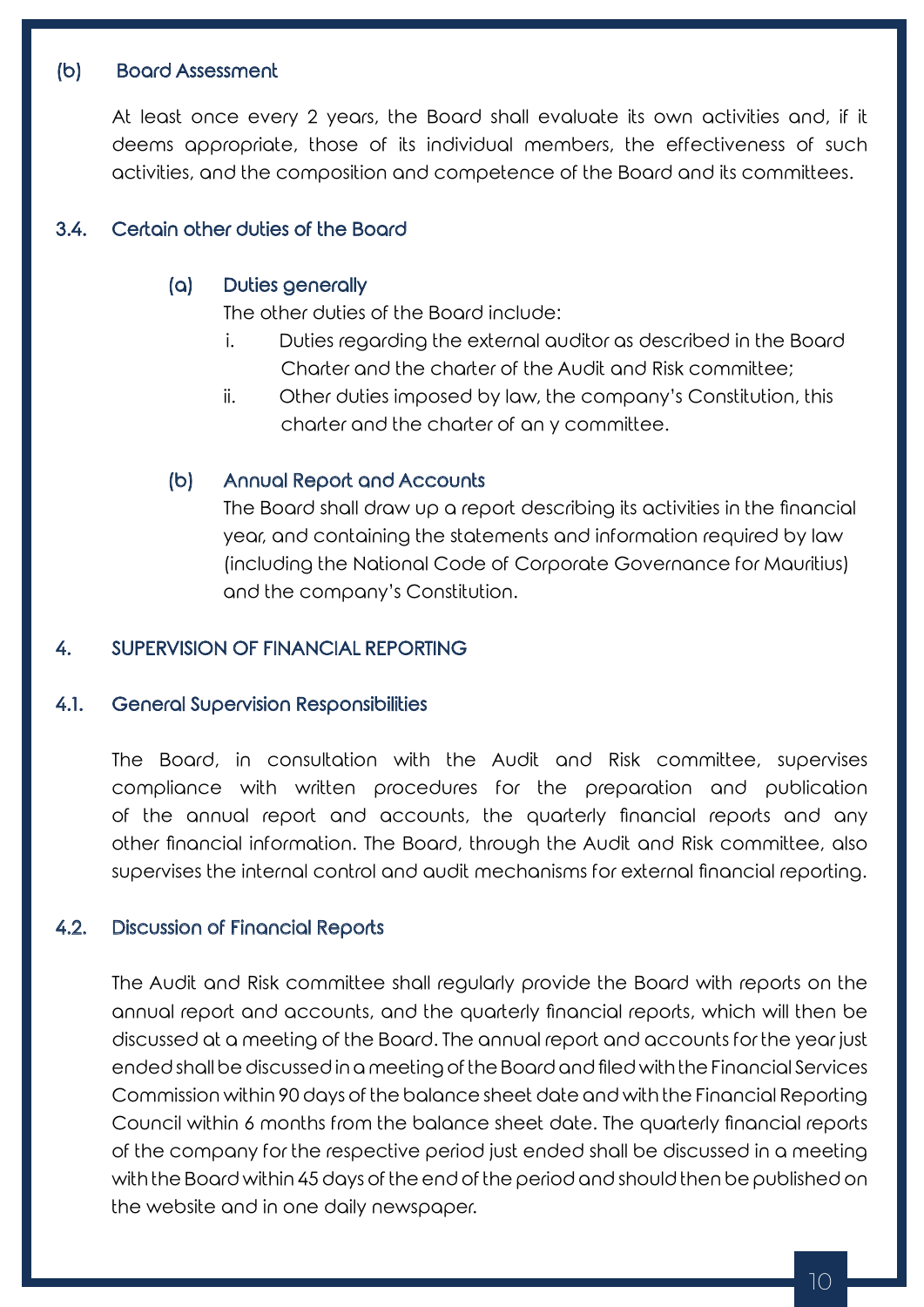## 5. DUTIES REGARDING NOMINATION AND ASSESSMENT OF EXTERNAL AUDITOR

## 5.1. Appointment of external auditor

The Board, in consultation with the Audit and Risk committee, supervises compliance with written procedures for the preparation and publication of the annual report and accounts, the quarterly (financial reports and any other financial information. The Board, through the Audit and Risk committee, also supervises the internal control and audit mechanisms for external financial reporting.

## 5.2. Compensation of external auditor

The compensation of the external auditor and instructions to the external auditor to provide non audit services shall be closely reviewed and approved by the Board on the recommendation of the Audit and Risk Committee, thus ensuring for the auditor's independence.

## 5.3. Reports to the Board

 The Audit and Risk Committee shall report on their dealings with the external auditor to the Board on an annual basis, including their assessment of the external auditor ' s independence (for example, the desirability of rotating the external auditor providing both auditing and non-audit services to the Company) The Board shall take this into account when deciding its nomination to the Annual meeting of shareholders for the appointment of an external auditor.

## 5.4. Reports to the Board

When deemed necessary, the Audit and Risk Committee shall conduct a thorough assessment of the functioning of the external auditor in the various entities and capacities in which the external auditor acts. The main conclusions of this assessment shall be communicated to the Annual meeting of shareholders so it may assess the nomination for the appointment of the external auditor.

The Board will put the external audit contract out to tender at least every seven (7) years and consider whether the audit partner should be rotated at least every three (3) years.

## 5.5. Conflicts of interest

Conflicts of interest and potential conflicts of interest between the external auditor and the Company shall be resolved as determined by the Board on the recommendation of the Audit and Risk Committee. Board members must inform the Chairperson of the Audit and Risk Committee of any matters they know of that may compromise the independence of the external auditor or that may result in a conflict of interest between the external auditor and the Company.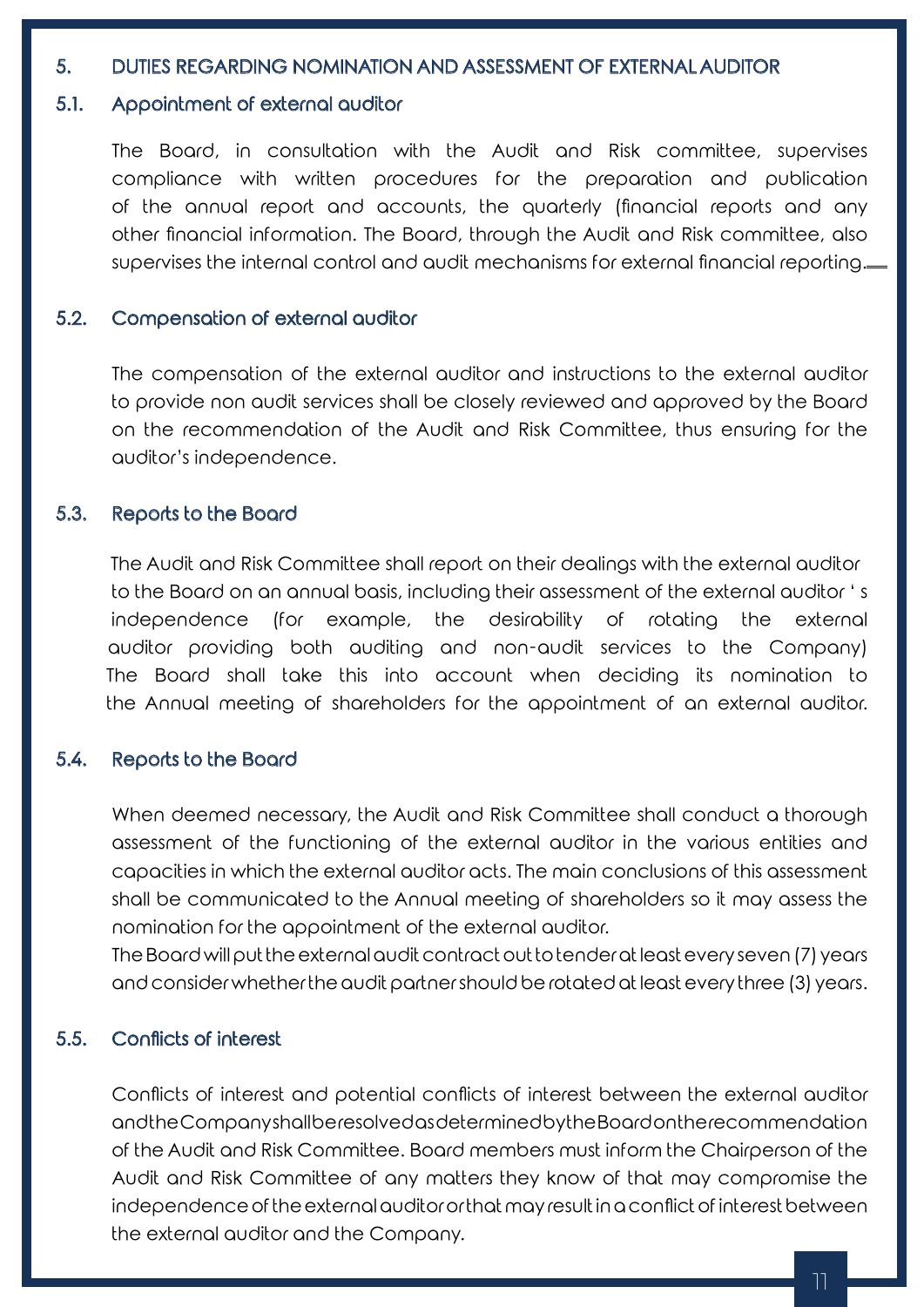## 5.6. Representation by external auditor

When appointed, the external auditor shall state it is aware of matters provided for in this Charter and the charter of the Audit and Risk Committee and that it agrees to abide by and promote such policies.

## 6. REMUNERATION OF BOARD MEMBERS

## 6.1. Annual Remuneration Report

The Corporate Governance committee shall annually prepare a remuneration report setting out the compensation policies and activities of the past year and an overview of the compensation policy and planned activities for the next financial year and subsequent years. The remuneration report will differentiate between executive and non-executive remuneration.

## 6.2. Corporate Governance Committee

The Board shall determine the compensation of the executive and non-executive Board members on a proposal by the Corporate Governance committee. Any change to Directors' remuneration (other than as employees for non-Executive Directors) shall be subject to approval of the Shareholders at the Annual Meeting or at a Special Meeting or by a written resolution.

## 6.3. Extraordinary Compensation

If a Board member or former Board member is paid special compensation during anyfinancial year, an explanation of this compensation shall be included in the remuneration report. The remuneration report shall detail and explain any compensation paid or promised as severance pay to a Board member.

## 7. RELATIONS WITH SHAREHOLDERS

## 7.1. Equal and Simultaneous Information

The Corporate Governance committee shall annually prepare a remuneration report setting out the compensation policies and activities of the past year and an overview of the compensation policy and planned activities for the next financial year and subsequent years. The remuneration report will differentiate between executive and non-executive remuneration.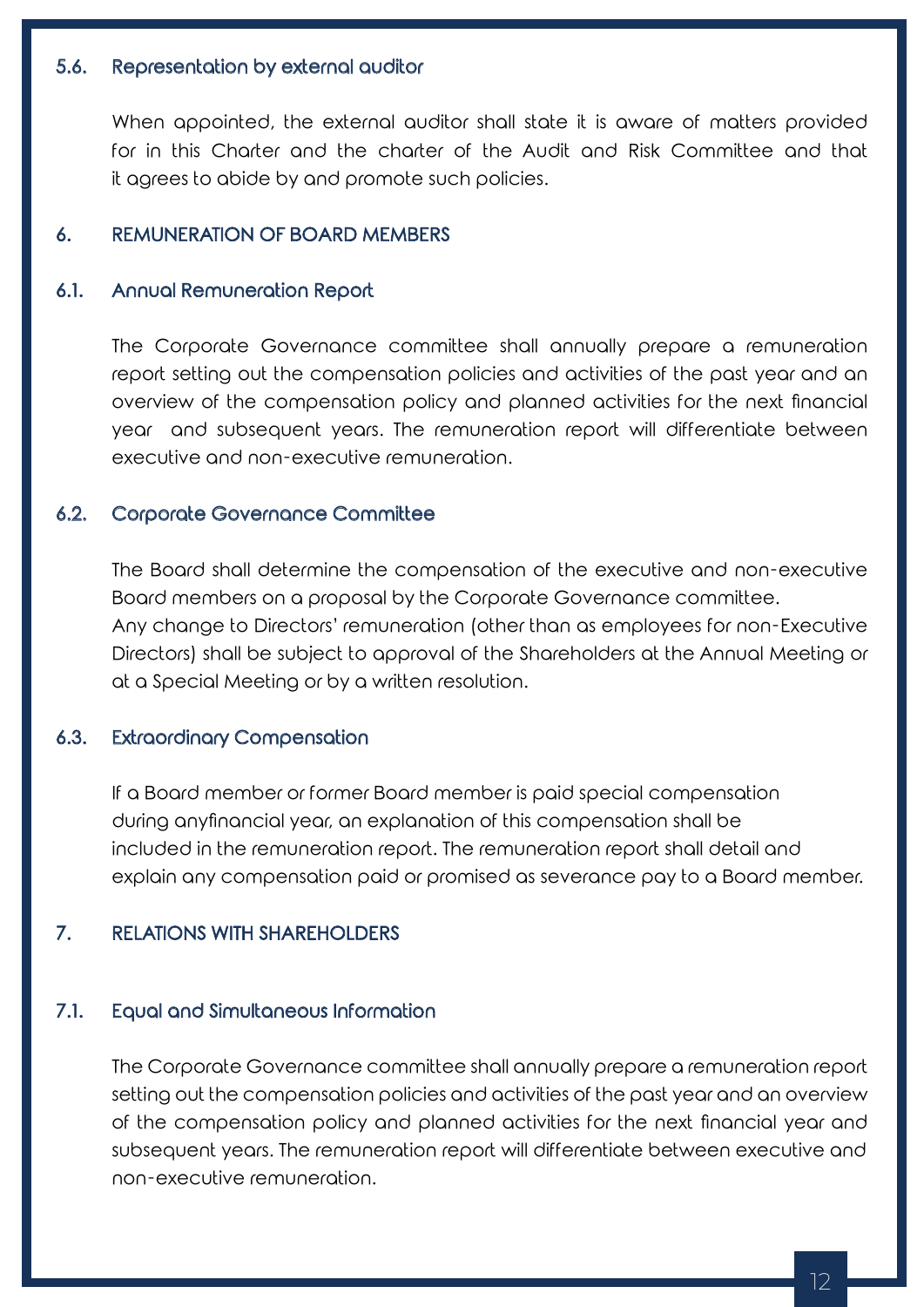## 7.2. General Meeting; Record Date; Venue

The Board shall determine the date and place of any general meeting and a securities at such meeting. The Board shall use its best efforts to provide shareholders with all information necessary or requested for the shareholders to properly act at the general meeting.

## 7.3. Compliance with Law

The Board shall ensure all laws are complied with, regarding the rights of the general meeting and of individual shareholders.

## 7.4. Attendance by Board members

If the company's number of ordinary shareholders exceeds 3, the chairperson shall ensure that all the members of the Board shall attend the general meetings, unless there are reasonable justifications for any absences.

## 7.5. Chairperson of General Meetings

The general meetings are presided over by the chairperson of the Board. If case of absence of the Chairperson, the Directors present may designate another director to preside over the meeting.

## 7.6. Disclosure of Resolutions

A resolution of the general meeting, if required by law, shall be publicly disclosed only through a statement from the chairperson of the Board or the Company Secretary.

## 7.7. Changes to Corporate Governance

Any change to the corporate governance structure of the company that is, in the opinion of the Board, substantial, shall be submitted to the general meeting for discussion under a separate agenda item.

#### 7.8. Attendance by external auditor

If the company's number of ordinary shareholders exceeds 3, the Board shall ensure that the responsible partner (or certifying auditor) of the external audit firm attends the general meeting and is available to address the meeting. The external auditor may be questioned by the general meeting in relation to the audit of the company's financial statements and the external Auditors' report.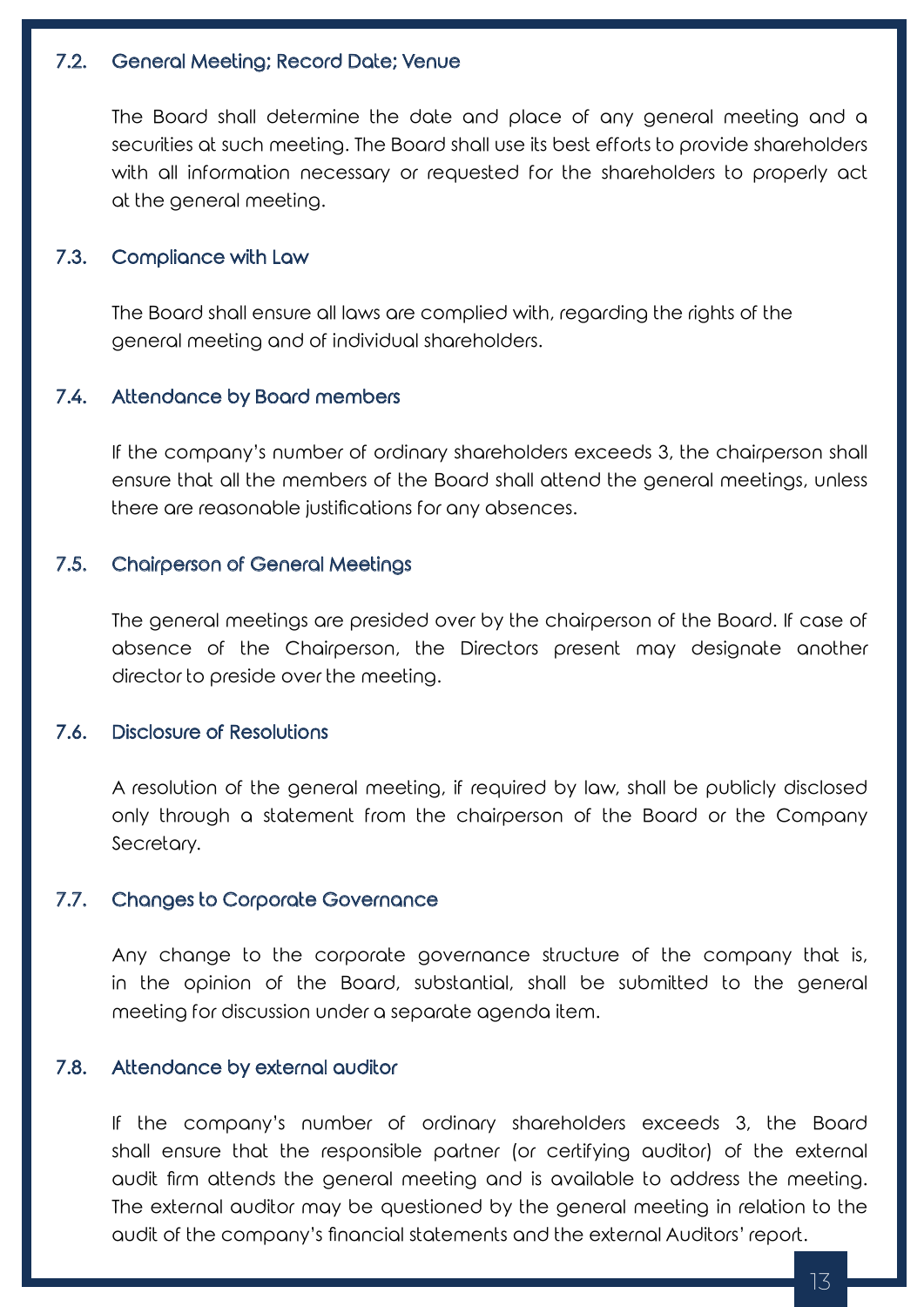## 8. BOARD MEETINGS AND DECISION-MAKING

#### 8.1. Frequency, Notice, Agenda and Venue of Meetings

## (a) Frequency

The Board shall meet as often as necessary, but not less than four (4) times a year. Meetings may be scheduled annually in advance according to an annual Board calendar. Save in urgent cases, as determined by the Chairperson, the agenda for a meeting as well as supporting document shall be sent to all Board members at least seven calendar days before the meeting. The Board shall meet earlier than scheduled if deemed necessary by the chairperson of the Board or as otherwise provided by the Constitution.

## (b) Notice and Agenda

Meetings of the Board are called in accordance with the Constitution. For each item on the agenda, an explanation in writing shall be provided and related documentation will be attached. The Chairperson shall consult with the CEO prior to convening the meeting on the content of the agenda. Each Board member and the CEO has the right to request that an item be placed on the agenda for a Board meeting, provided that the item is notified to the chairperson at least ten days prior to the meeting.

## (c) Venue

Board meetings are held at the offices of the company or at any other venue as the Chairperson or the Board may deem fit. In addition, meetings of the Board may be held by conference call, video conference or by any other means of communication, provided all participants can communicate with each other simultaneously.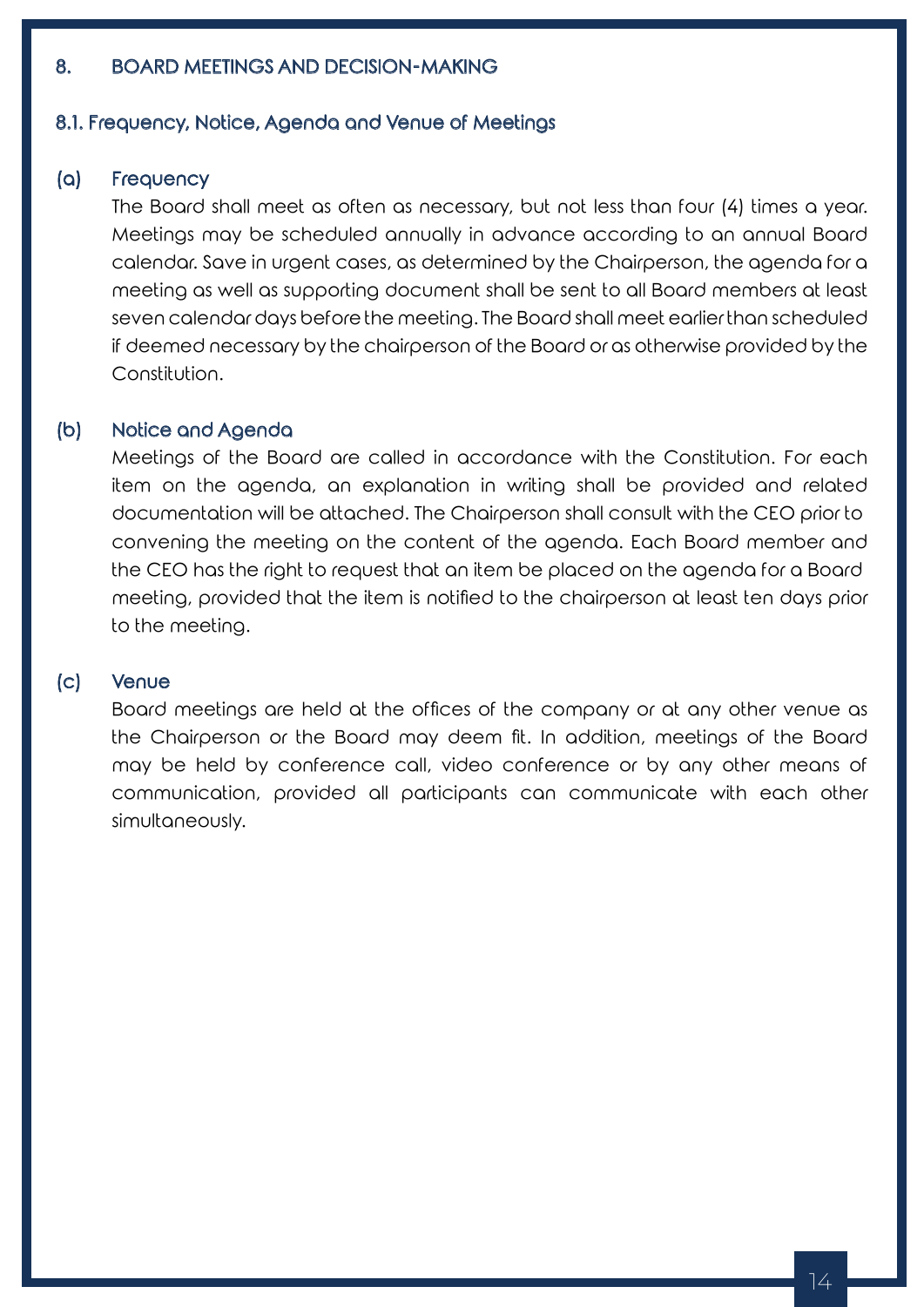## 8.2. Attendance of and admittance to Meetings

## (a) Attendance by CEO

The CEO, even where s/he is not a member of the Board, shall attend Board meetings unless the Board instructs him not to attend. If requested by the Board, other executives shall also attend meetings of the Board in whole or in part.

#### (b) Undue Absence

If a Board member is frequently absent from Board meetings, s/he shall be required to explain such absences to the Chairperson.

#### (c) Attendance by Non-Members

The admission to a meeting of persons other than Board members, the CEO, the company secretary and (if invited) other executives, shall be decided by the Chairperson or by the majority of the Directors' present.

## 8.3. Chairperson of the Meeting

Board meetings are presided over by the Chairperson of the Board. If s/ he is absent, one of the other Board members, designated by majority vote of the Board members present at the meeting, shall preside.

#### 8.4. Decision-Making within the Board

## (a) Preference for Unanimity

The Board members shall try to unanimously adopt resolutions. However, Board members are encouraged to voice dissenting opinions and record these in the minutes when unanimity cannot be reached. If there are no dissenting opinions voiced, a resolution is de facto considered approved.

## (b) Individual Vote

Subject to the Constitution, each Board member has the right to cast one vote.

## (c) Majority Vote and Quorum

Where unanimity cannot be reached and the law or the company's Constitution donot prescribe a larger majority, all resolutions of the Board are adopted by a majority of the votes cast by the directors present. In the event of a tie, the chairperson of the Board has a casting vote. At a meeting, the Board may only pass resolutions if there is a quorum in accordance with the Constitution.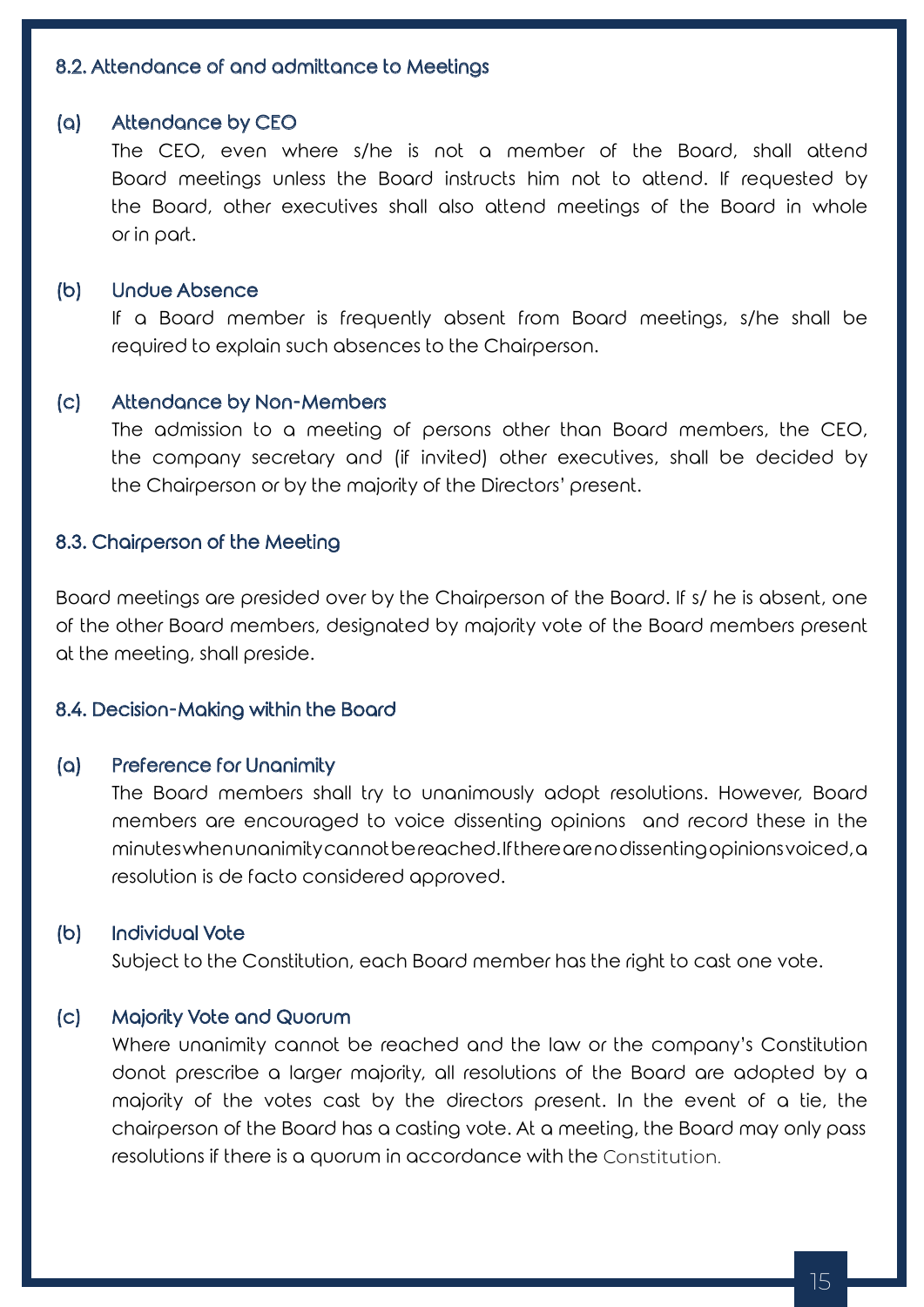## (d) Adoption at Meeting

Resolutions of the Board are adopted at a Board meeting.

#### (e) Written Consent

Board resolutions may also be adopted in writing in accordance with the Constitution.

## (f) Minutes

Minutes must be drawn up for every Board meeting and for every resolution adopted outside a meeting in line with the Constitution of the Company. The minutes are then presented for approval at the next Board Meeting and are signed by the chairperson of that meeting and then added to the company's records. Each member of the Board shall receive a copy of the minutes. Each member of the Board may demand a note explaining how s/he voted or that a formal declaration by him be included in the minutes.

## 8.5. Certification of resolutions

Where applicable and required by law, a resolution adopted by the Board shall be publicly disclosed only through a statement from the Chairperson of the Board and/or the Company Secretary and/or the CEO.

## 9. OTHER PROVISIONS

## 9.1. Conflicts of Interest of Board Members

#### (a) Duty to Disclose

A Board member shall immediately report to the chairperson of the Board any conflict of interest or potential conflict of interest which s/he becomes aware of, and shall provide all relevant information, including information concerning his or her spouse, registered partner or other life companion, foster child and relatives by blood or marriage up to the second degree, and shall request that this conflict of interest be inserted in the Director's interests register. The Board member concerned shall not take part in the assessment by the Board of whether a conflict of interest exists.

#### (b) Related Party Transactions

A potential conflict of interest exists if the company intends to enter into a transaction with a related party, and the Board shall ensure that the rights of shareholders are protected during such transactions. A related party includes the following: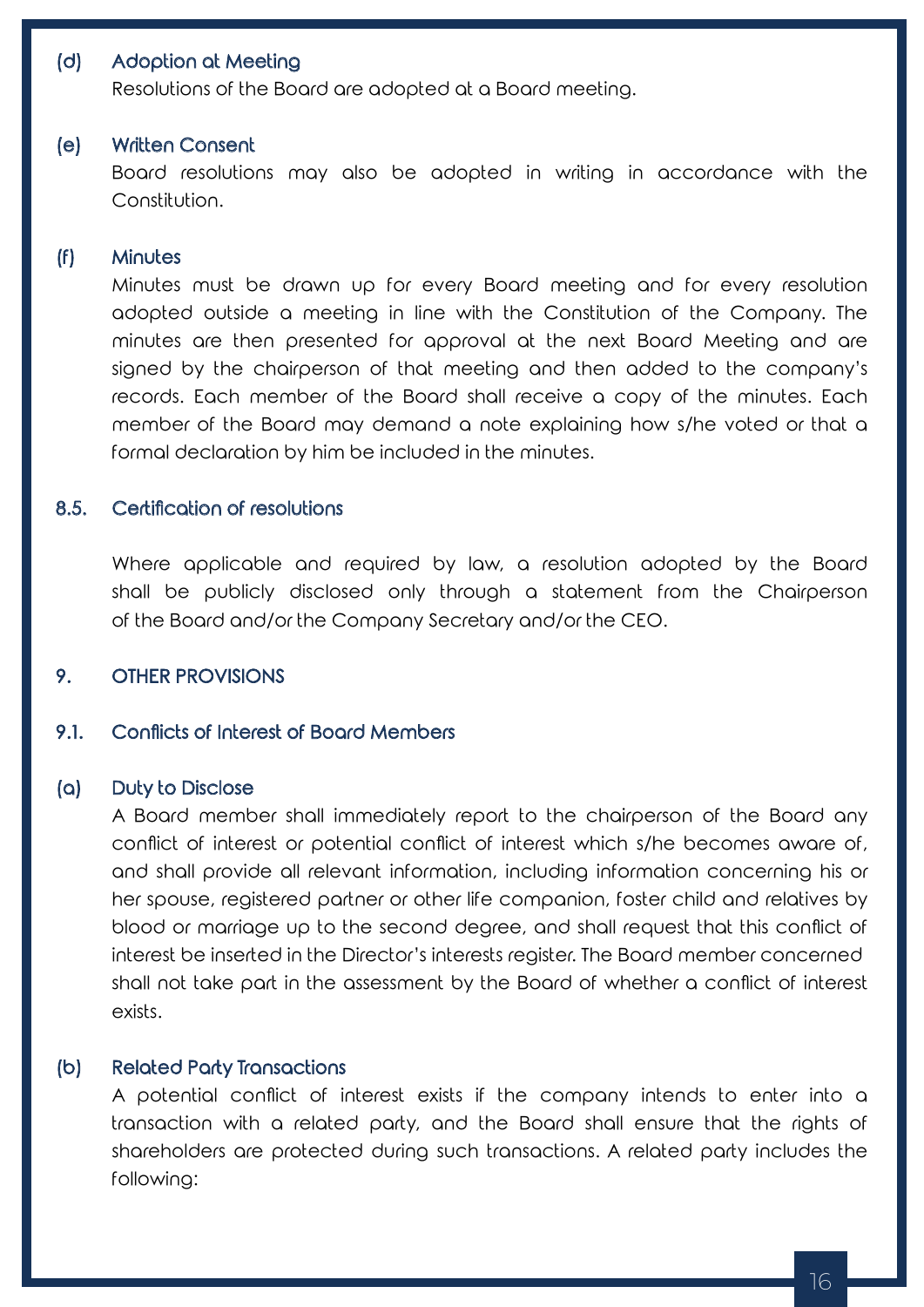- i. The Board members of the Company, its parent company, affiliated or sister companies and associates;
- ii. A parent company and any subsidiary or affiliated company that is not wholly owned;
- iii. The CEO or General Manager, and key officers, including anyone who directly reports to the Board or the CEO;
- iv. Any significant shareholder owning or controlling more than 5% of the voting shares having the ability to control, or exercise a significant influence on, the outcome of resolutions voted on by shareholders or governing board members of the Company, its parent company, affiliated or associatedcompanies;
- v. The father, mother, sons, daughters, husband, or wife of any of the natural persons listed in Clauses (i, ii and iii);
- vi. Any business, and the governing board members, CEO and key officers of any business, in which the natural persons listed in paragraphs (i) to (v) own jointly or severally at least 5% of the voting rights;
- vii. Any person whose judgment or decisions could be influenced as a consequence of an arrangement or relationship between or involving themselves and any of the persons in paragraphs (i) to (vi) above.

## (c) Abstention by Conflicted Party

Subject to the Constitution, a Board member may take part in any discussion or decision-making regarding any subject or transaction in which s/he has a conflict of interest with the company.

## (d) Requirements to Approve Conflicts of Interest

All transactions in which there are conflicts of interest with Board members shall be agreed on terms that are customary for arm's-length transactions in the company's business. Decisions to enter into transactions in which there are conflicts of interest with Board members require the approval of the Board.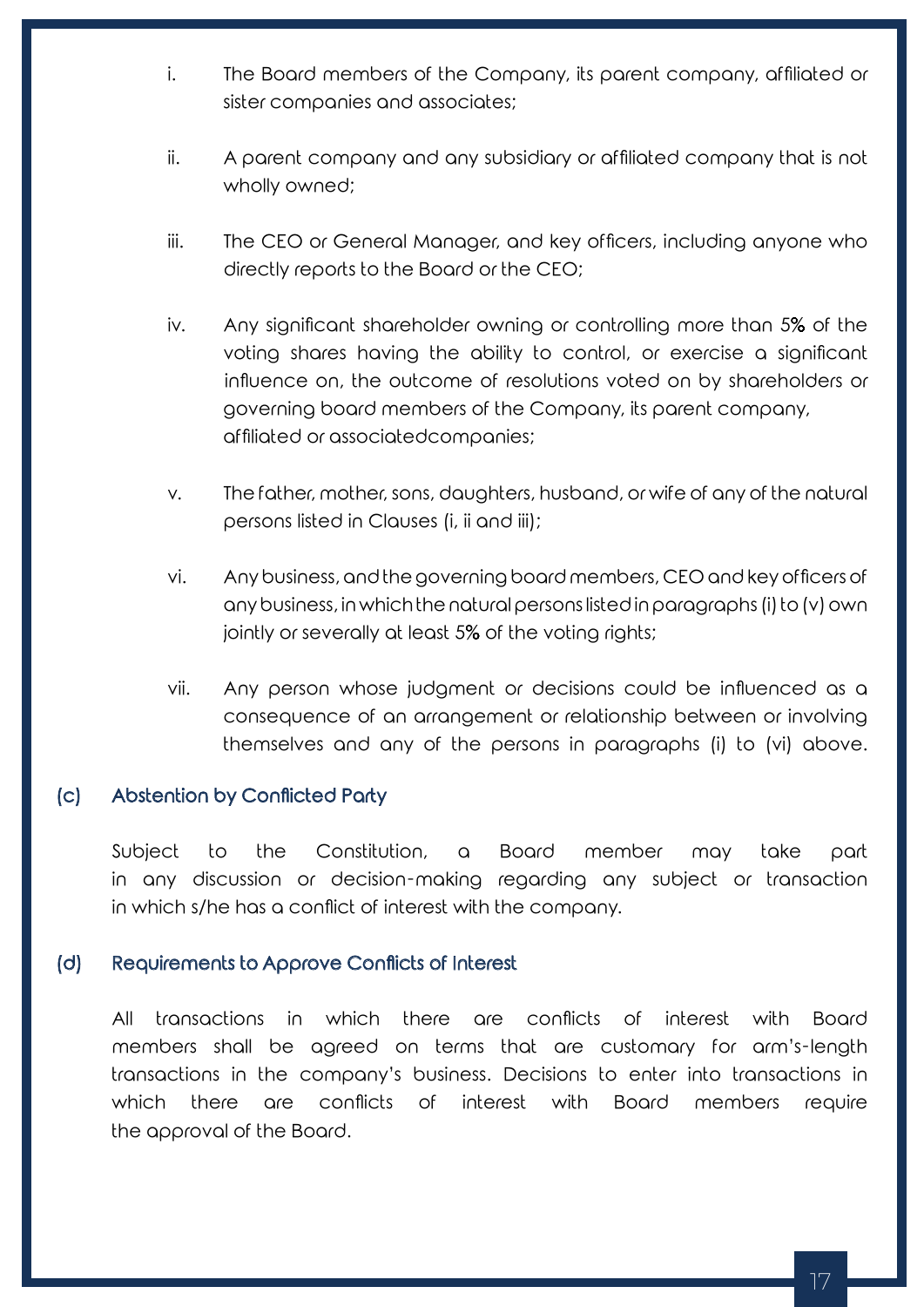# 9.2. Other financial matters regarding Board Members

#### (a) Reimbursement of Costs

Apart from their compensation and remuneration, Board members shall be reimbursed for all reasonable costs incurred in connection with their attendance of meetings. The reasonableness of such costs shall be approved by the chairperson of the Board. Any other expenses shall be reimbursed only if incurred with the prior consent of the chairperson or the company secretary on his or her behalf (or if it concerns the chairperson, the vice-chairperson, or the company secretary on his or her behalf).

## (b) Loans and Guarantees

The company and its subsidiaries do not grant personal loans, guarantees or the like to Board members, save as provided in the Company's Act.

## 9.3. Induction Program, Ongoing Training and Education

## (a) Induction Program

Upon his or her election, each Board member shall receive an induction pack and participate in an induction program that covers the company's strategy, general financial and legal affairs, financial reporting by the company, any specific aspects unique to the company and its business activities, and the responsibilities of a Board member.

#### (b) Training for Board members

Further to the Board assessment to be conducted at least every 2 years, the Board shall identify areas where the members require further training or education.

## (c) Costs of Company

The costs of the induction course and any training or education shall be paid for by the company.

9.4. Other Positions

## (a) No Excessive directorships

Members of the Board shall limit their other positions so as to ensure they can perform their duties as members of the Board.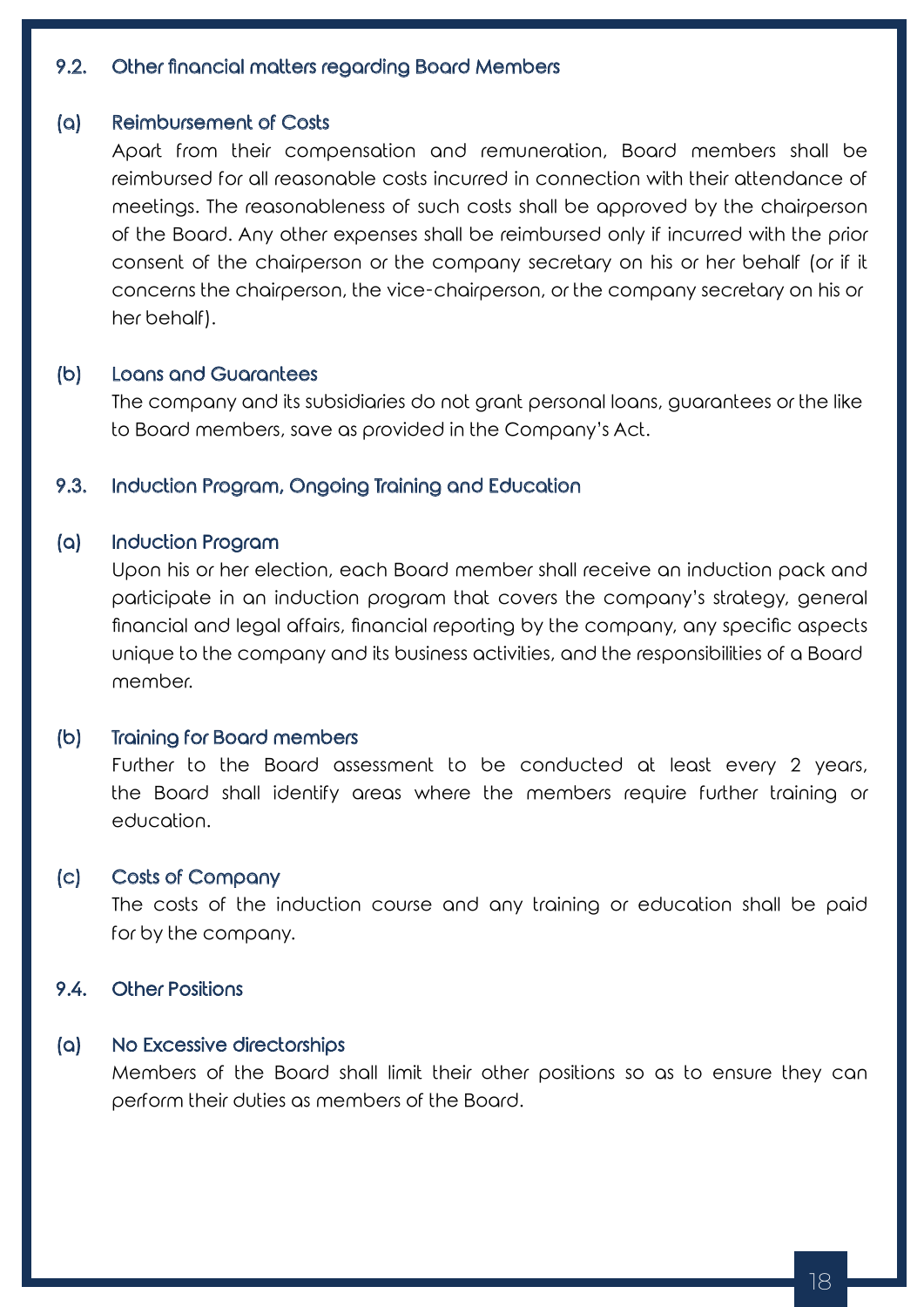## (b) Notice of Outside Positions

Board members must inform the chairperson of the Board and the company secretary of their other positions which may be of importance to the company or the performance of their duties before accepting such positions. If the chairperson determines that there is a risk of a conflict of interest, the matter shall be discussed by the Board in accordance with this charter. The company secretary shall keep a list of the outside positions held by each Board member.

## 9.5. Confidentiality

## (a) Duty to Keep Information Confidential

Unless required to do so by law, no Board member shall, during his or her membership on the Board or afterwards, disclose any information of a confidential nature regarding the business of the company and/or any companies in which it holds a stake, that came to his or her knowledge in the capacity of his or her work for the company and which s/he knows or should know to be of a confidential nature. A Board member may disclose such information to fellow Board members as well as to staff members of the company and companies in which the company holds a stake who, in view of their activities for the company and companies in which the company holds a stake, should be informed of the information. A Board member shall not use such confidential information for his or her personal benefit and shall not trade in the Company's shares during the close periods as defined by the Listing Rules.

## (b) Return of Confidential Information

At the end of each Board member's term of office, s/he shall return all confidential documents in his or her possession to the company or guarantee their disposal in a manner that ensures confidentiality is preserved.

## (c) Notice of Disclosure

If a Board member intends to disclose to third parties information which s/he has become aware of in his or her duties and which may be confidential, s/he must inform the chairperson of his or her intent and the identity of the person who is to receive the information with sufficient notice for the chairperson to assess the situation and advise the Board members. This section applies to both official and personal statements and to any person attending Board meetings which in terms of their content and form are clearly only intended for the Board.